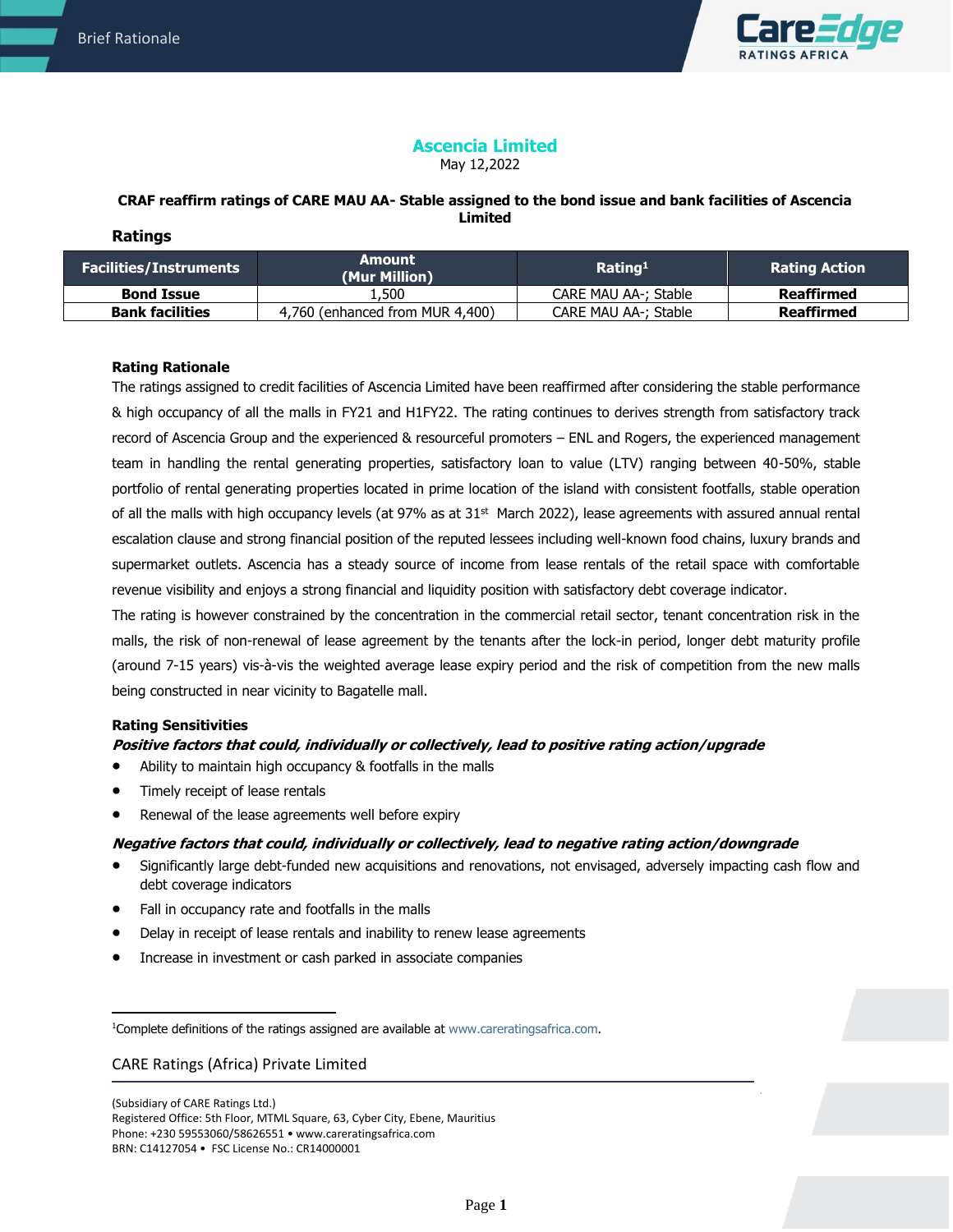

#### **Update from last rating exercise**

As from July 1st, 2022, all the entities holding the malls will be amalgamated with Ascencia Limited. The company has already received all regulatory clearances for same. Ascencia will also be restructuring its existing term loans to reduce the cost of funding and improve the debt maturity profile. The terms loans of Ascencia Limited had a 5-year capital moratorium repayable as from FY22 onwards.

#### **Background**

Incorporated in June 2007, Ascencia Limited ("**Ascencia**") is the largest listed retail property company in Mauritius and is a subsidiary of Rogers & Co Ltd. The latter is itself a subsidiary of ENL Limited (CARE MAU A Stable). Its primary activities include the acquisition, investment, and rental of prime real estate. Ascencia's portfolio of assets comprises of the largest shopping malls of the island with a total of 134,057 square meters (sqm) shopping space (as of June 30, 2021). Ascencia owns and manages three regional malls – Phoenix Mall (opened in 1994 but acquired by Ascencia in 2008), Riche Terre Mall (opened in 2003 but acquired by Ascencia in 2008) and Bo'Valon Mall (opened in November 2019), three convenience shopping centers – Kendra (opened in 2013), Les Allées (opened in 2013) and So 'Flo (opened in 2017) and the largest and most visited mall (22 million people annually) of Mauritius – Bagatelle Mall (opened in 2011).

Ascencia's main source of revenue is rental income from the 7 malls. It also benefits from capital appreciation, rental recoveries, interest income and other operating income such as revenue from exhibitions and marketing.

FY20 and FY21 were impacted by the COVID-19 pandemic, national lockdown, and prolonged closure of borders.

**Performance in FY21:** In FY21, Ascencia group achieved a total rental income of MUR 1,338 million (MUR 1,333 million in FY20), EBITDA of MUR 728 million (MUR 629 million in FY20) and PAT of MUR 421 million excluding fair value gains (MUR 297 million in FY20).

A fair value gain of MUR 537 million was recognized in FY21 and Ascencia paid dividend of MUR 312 million. With a group debt of MUR 6,124 million and a total investment property value of MUR 13,831 million, the group reported an LTV of 44%. The MUR 1,500 million bond was successfully raised in FY21 which increased the overall gearing to 0.7x (0.58x in FY20) and debt to equity to 0.68x (0.57x in FY20). Interest coverage for FY21 was 3.76x times and the average cost of borrowings was at 3.66%. Ascencia has a cash balance of MUR 1,072 million and cash parked with group companies of MUR 453 million.

**Performance of Ascencia during the past six months (June 2021 to December 2021):** Despite the lockdowns and pandemic, provisions, and discount on rentals, Ascencia reported stable profitability in FY21. The company maintained an average of 97% occupancy in all the malls as of December 31, 2022. There has been no major loss of tenant during the pandemic. Ascencia's overall performance for H1FY22 is in line with projected performance for FY22. The net operational income increased by 6.5% for the period due to the yearly 5% increase in lease, the additional revenue from Bo'Valon Mall following the amalgamation and increase in revenue from Bagatelle extension. Renewal of leases during the period was successful with around 19,640 sqm of GLA was renewed at an average rent reversion rate of 4.6% as of December 2021. The collection was strong at the rate of 112% of billing resulting from the past quarter. The trading density increased to

### CARE Ratings (Africa) Private Limited

(Subsidiary of CARE Ratings Ltd.) Registered Office: 5th Floor, MTML Square, 63, Cyber City, Ebene, Mauritius Phone: +230 59553060/58626551 • www.careratingsafrica.com BRN: C14127054 • FSC License No.: CR14000001